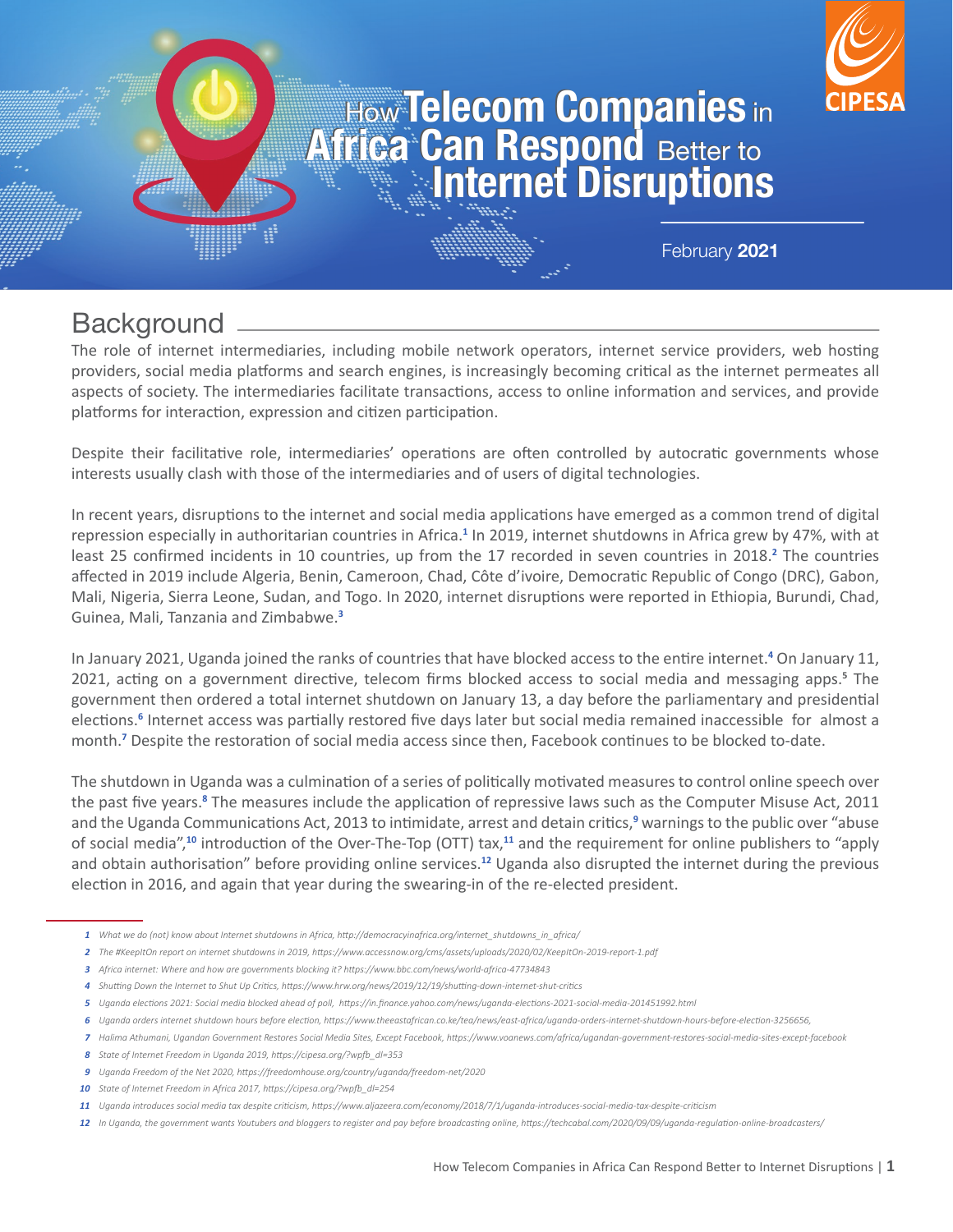As internet shutdowns and restrictions of access to social media applications become mainstream, the spotlight has to be shone on the role of intermediaries in facilitating or impeding them. Governments often order internet disruptions by directing intermediaries such as telecommunications and internet service providers to slow internet speeds, block commonly-used social media sites, or block all internet access. The responses to these orders have varied across different intermediaries on the continent, but generally point in one direction: quiet obedience.

Most of the affected intermediaries have appeared helpless in the face of government orders and have not taken steps to push back against these government excesses. They acquiesce to censorship orders by the government in compliance with their license conditions but also to safeguard their business interests. In some countries, intermediaries have played the government's game, either by remaining silent even in the face of pressing demands to restore the internet, or by denying having effected an internet shutdown on their networks. As demonstrated below, others have only confessed their role in implementing the shutdowns following public pressure.

# Countries That Did Not Confirm A Shutdown

#### **Gabon**

Following the internet disruption**13** in Gabon in January 2019 during an attempted coup, neither the government nor the telecommunications operator disclosed the existence of an internet shutdown order. Similarly, earlier in October 2016, both the government, through the Ministry of the Interior, and Gabon Telecom, denied execution of an internet shutdown during the election period.**<sup>14</sup>**

## **Chad**

In Chad, it took strong pressure from civil society and a court intervention for Airtel Chad and Tigo Chad to admit having received orders from the government to shut down the internet and limit access to social media in certain regions of the country for a period of 16 months. The operators also stated that they were obliged to comply as their license conditions with the ARCEP (the regulatory authority for electronic communications and postal services) stipulated that in the interest of national security, they were required to cooperate with government authorities and if necessary restrict access to the networks.**<sup>15</sup>**

# Countries That Confirmed A Shutdown

In some countries, operators have openly confirmed internet disruptions, and disclosed to the public that the orders were from a specific government entity. Ironically, in some instances, these disclosures have been made via the very same platforms which the internet service providers had been instructed to restrict.

## **Cameroon**

In Cameroon, following the 93-day internet shutdown in the two Anglophone regions,**16** MTN Cameroon acknowledged having received "a written instruction from the Cameroonian government, pursuant to its operating license, to disrupt internet connection services, particularly in areas where the government believes there are fears for national security". The Director of Corporate Affairs of the MTN Group said they could not "make any decision that would cause them to lose money."**<sup>17</sup>**

*Evidence of internet shutdown in Gabon amid apparent coup attempt, https://bit.ly/2MMJmpu 13*

*Internet Shutdown: The denial of the Government and Gabon Telecom, https://bit.ly/3am4hbp 14*

*Chad / Internet restrictions: Airtel and Tigo operators are due in court, https://bit.ly/3r9S5B5 15*

*Blacked Out. This documentary tells the story of Africa's longest internet shutdown, https://bit.ly/39zLcmG 16*

*Federal Republic of Cameroon, https://bit.ly/2YxEhnJ 17*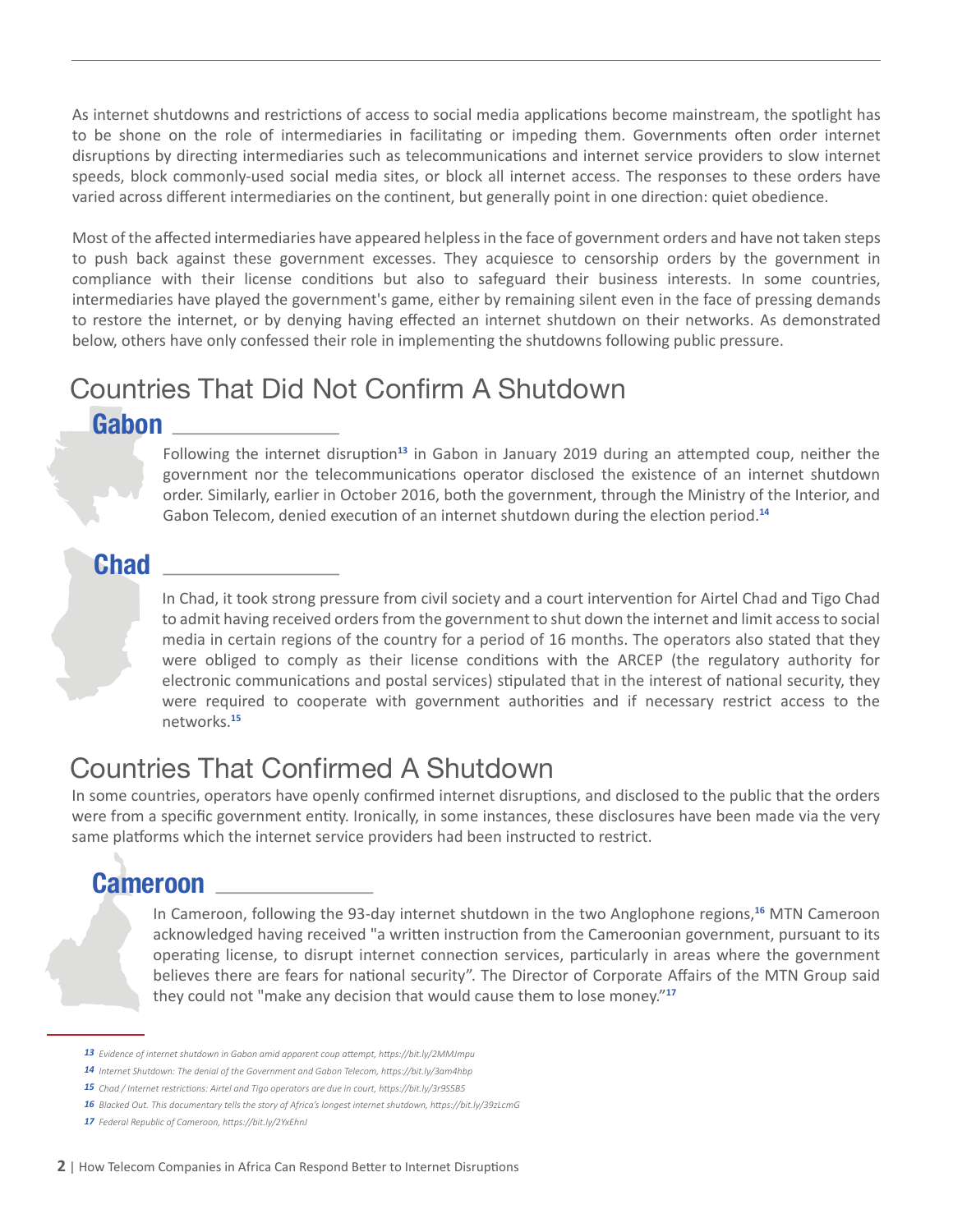#### **Zimbabwe**

In Zimbabwe, following the internet shutdown in January 2019, Econet Wireless founder Strive Masiyiwa confirmed the shutdown of its network in a statement to customers on Twitter.**18** He cited a "written warrant" from the Minister of State in the Office of the President pursuant to section 6 of the Interception of Communications Act.**19** Masiyiwa's statement added that his company was "obliged to act when directed to do so in terms of the law," and that the issue was "a matter beyond our control". Further, he said failure to comply could result in three years imprisonment for members of the company's management based in Zimbabwe.

## **Uganda**

In January 2021, Uganda's telecom operators MTN Uganda, Airtel Uganda and Africell Uganda complied with the directive from the Uganda Communications Commission (UCC) to immediately block access to the internet until further notice.**20** The three operators published notices on their social media handles informing their subscribers of the directive by the UCC. Further, MTN Uganda stated that it had implemented the directive in compliance with its "National Telecommunications Operator License and in accordance with MTN's group-wide Digital Human Rights due diligence framework".

In its notice to customers, Africell Uganda said the UCC had ordered it to suspend access to its internet gateways and associated access points with immediate effect, adding that it had "been left with no other alternative other than to comply with the aforementioned order".**21** It also indicated that it was consulting with authorities on the restoration of its internet and mobile money services. Notably, all three Ugandan operators stopped posting messages on social media while the blockage directive was in place, although all had the capacity to keep using the platforms, such as having their sister companies outside Uganda posting content on their behalf.

## Countries That Resisted Shutdown Orders

#### **Lesotho**

In November 2016, the government attempted to block access to Facebook and Twitter, saying the platforms were being used to spread lies about the government.**22** In a curious case, telecom companies Econet and Vodacom joined forces with the telecom regulator, Lesotho Communications Authority (LCA), in pushing back against the government move. Initially, at the communication ministry's bidding, the regular sent letters to the two operators, asking whether they would be able to temporarily block access to Facebook and Twitter.**<sup>23</sup>** Later, the ministry sent a letter to the operators explaining why it intended to shut down social media. The operators leaked the letters to the public**24** and met the minister to make the case for maintaining uninterrupted access. Nonetheless, the minister asked the operators to block access to the platforms, a move they resisted saying such instructions had to come from the LCA.**25** The regulator opposed the move and the blockage was never effected.

- *Econet Founder Confirms Zimbabwe's Internet Ban, https://techweez.com/2019/01/16/econet-founder-confirms-zimbabwes-internet-ban/ 18*
- 19 Internet shutdowns in Africa: "It is like being cut off from the world", https://www.apc.org/en/news/internet-shutdowns-africa-it-being-cut-world
- *Airtel Uganda https://twitter.com/Airtel\_Ug/status/1349370134457147392?s=20; MTN Uganda https://twitter.com/mtnug/status/1349298148489924608?s=20; Africell Uganda 20 https://twitter.com/africellUG/status/1349459092721512451?s=20*
- *Africell Uganda https://twitter.com/africellUG/status/1349459092721512451/photo/1 21*
- *Authorities in Lesotho attempt to block social media, https://monitor.civicus.org/updates/2016/11/21/lesotho/ 22*
- *Govt mulls social media crackdown, https://lestimes.com/govt-mulls-social-media-crackdown/ 23*
- *Arthur Gwagwa, When Governments Defriend \social Media, https://www.opennetafrica.org/?wpfb\_dl=70 24*
- *Shakeman Mugari, The vile 'Big Brother' law, https://menafn.com/1100953840/The-vile-Big-Brother-law 25*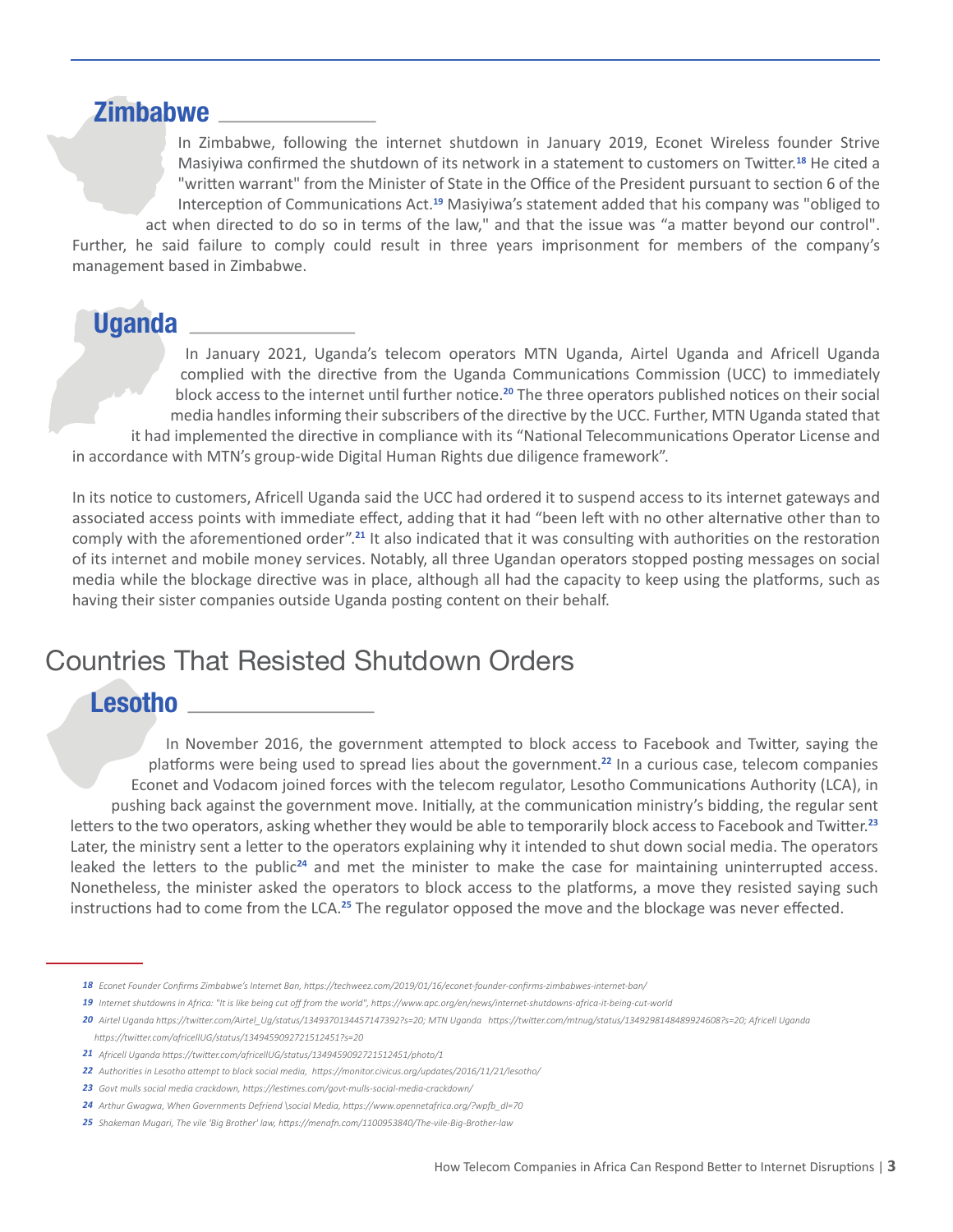#### **Benin**

Benin experienced an internet shutdown between April 27 and 28, 2019, during parliamentary elections.**<sup>26</sup>** Although the government gave no official explanation, the Beninese press spoke of preventive measures "to avoid calls for violence on legislative election day."**27** Following outrage from users and civil society organisations, MTN Benin apologised for the network disruption but disclaimed responsibility, stating instead that the decision to disrupt the internet was beyond its control. On April 29, 2019, the operator announced the reimbursement of data packages lost due to the internet disruption. A message to some of its subscribers read: "MTN offers you 400MB corresponding to the sum of your packages activated at the weekend following the inconvenience suffered."**<sup>28</sup>**

#### **Guinea**

Following the October 2020 internet outage during Guinea's presidential election, Orange Guinea dissociated itself from the government's narrative by disclosing that the Guinean Agency for Post and Telecommunications Regulation (ARPT) had asked all telecommunications operators (Orange, MTN and Cellcom) to reduce internet speed.**29** A senior official from the company stated that since it had

very large bandwidth capacity, slowing down the network would not have satisfied the government's wishes, pushing the regulator to cut the connection directly at the international gateway managed by GUILAB (La Guinéenne de la Large Bande).**<sup>30</sup>**

The ARPT attempted to deny the operator's statement and issued two contradictory statements, saying on the one hand that the outage was a result of a "failure at GUILAB", and on the other hand, that the state had established a "monitoring system of social networks" to "fight against online hatred" and "incitement to ethnic confrontation", which necessitated slowing internet speeds.**<sup>31</sup>**

## **Uganda**

In December 2020, Google turned down a request by the Uganda Communications Commission (UCC) to suspend 17 YouTube channels and asked for more justifiable reasons to take any action.**<sup>32</sup>** Likewise, during the same month Facebook suspended fake and duplicate accounts on its platform, which it said were linked to the Ministry of Information and had been used to impersonate users and boost the popularity of pro-government posts.**33** The government retaliated in January 2021 by keeping Facebook blocked, even after it permitted access to other social networks.**<sup>34</sup>**

- *Internet blocked in Benin on election day: https://bit.ly/3kwsGzq 26*
- *Internet shutdown in Benin: MTN out of its reserve, announces reimbursements, https://bit.ly/3uHhMM4 27*
- *Ibid. 28*
- *Who really decided to cut the internet in Guinea? http://bit.ly/39CevoY 29*
- *GUILAB is a limited company in charge of managing the capacity allocated to Guinea on the Africa Europe Coast Submarine Cable (ACE) since March 2013, the unique gateway for incoming and 30 outgoing international communications to and originating from Guinea.*
- *Who really decided to cut the internet in Guinea? Ibid. 31*
- *Google rejects Uganda move to close YouTube channels https://www.aa.com.tr/en/africa/google-rejects-uganda-move-to-close-youtube-channels/2091678 32*
- *Uganda elections 2021: Facebook shuts government-linked accounts 33*
- *https://www.bbc.co.uk/news/world-africa-55623722?xtor=AL-72-%5Bpartner%5D-%5Byahoo.north.america%5D-%5Blink%5D-%5Bnews%5D-%5Bbizdev%5D-%5Bisapi%5D*
- *Uganda restores social media, Facebook still blocked https://www.theeastafrican.co.ke/tea/news/east-africa/uganda-restores-social-media-3287024 34*